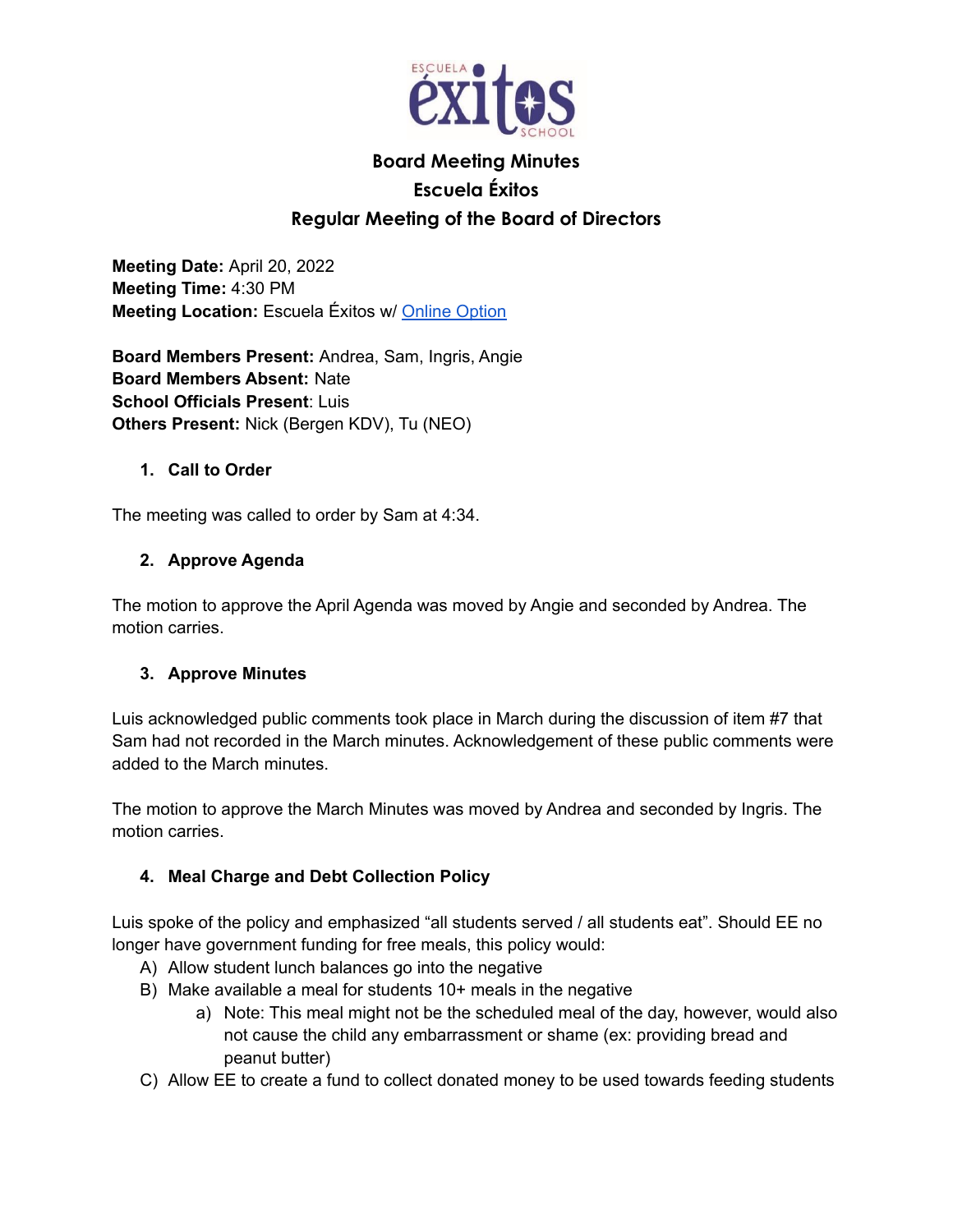The motion to approve the Meal Charge and Debt Collection Policy was moved by Angie and seconded by Andrea. The motion carries.

## **5. Review and Approve School Academic Calendar**

Luis stated the 2022-23 academic calendar was made to closely resemble the calendar for Robbinsdale Public Schools to allow breaks to align for families with children attending RPS.

With the addition of 7th grade, EE must provide more instructional hours to meet MDE requirements. This would cause conflict in the event of school closure due to winter weather. For this reason:

- Any week with a Monday holiday (Presidents Day, MLK Day, Memorial Day) will NOT have early release on Wednesday.
- During NWEA MAP testing, EE will NOT have early release on Wednesday

These two points provide EE with a buffer of 4-days in the event of school closures due to winter weather. In the event EE needs to close more than 4 days due to winter weather, the 7th graders will need to have virtual learning days in the event the hours lost are not forgiven by the state.

The motion to approve the 2022-23 academic calendar with the points stated above was moved by Andrea and seconded by Angie. The motion carries.

## **6. Budget Update**

Nick from Bergan KDV was in attendance to present the March Financial Update and the Revised Budget for FY22. Highlights include:

- Enrollment for EE is currently 112 students
- EE's current budget projects a surplus of 2.2% of expenditures at year-end

The motion to approve the March Financial Update was moved by Andrea and seconded by Angie. The motion carries.

The motion to approve the Revised Budget for FY22 was moved by Angie and seconded by Ingris. The motion carries.

## **7. Mitigation Measures at School**

Luis talked to the staff about their mindset on continuing to mandate the wearing of masks at EE. According to Luis, most staff would appreciate it if the mask mandate was to continue,